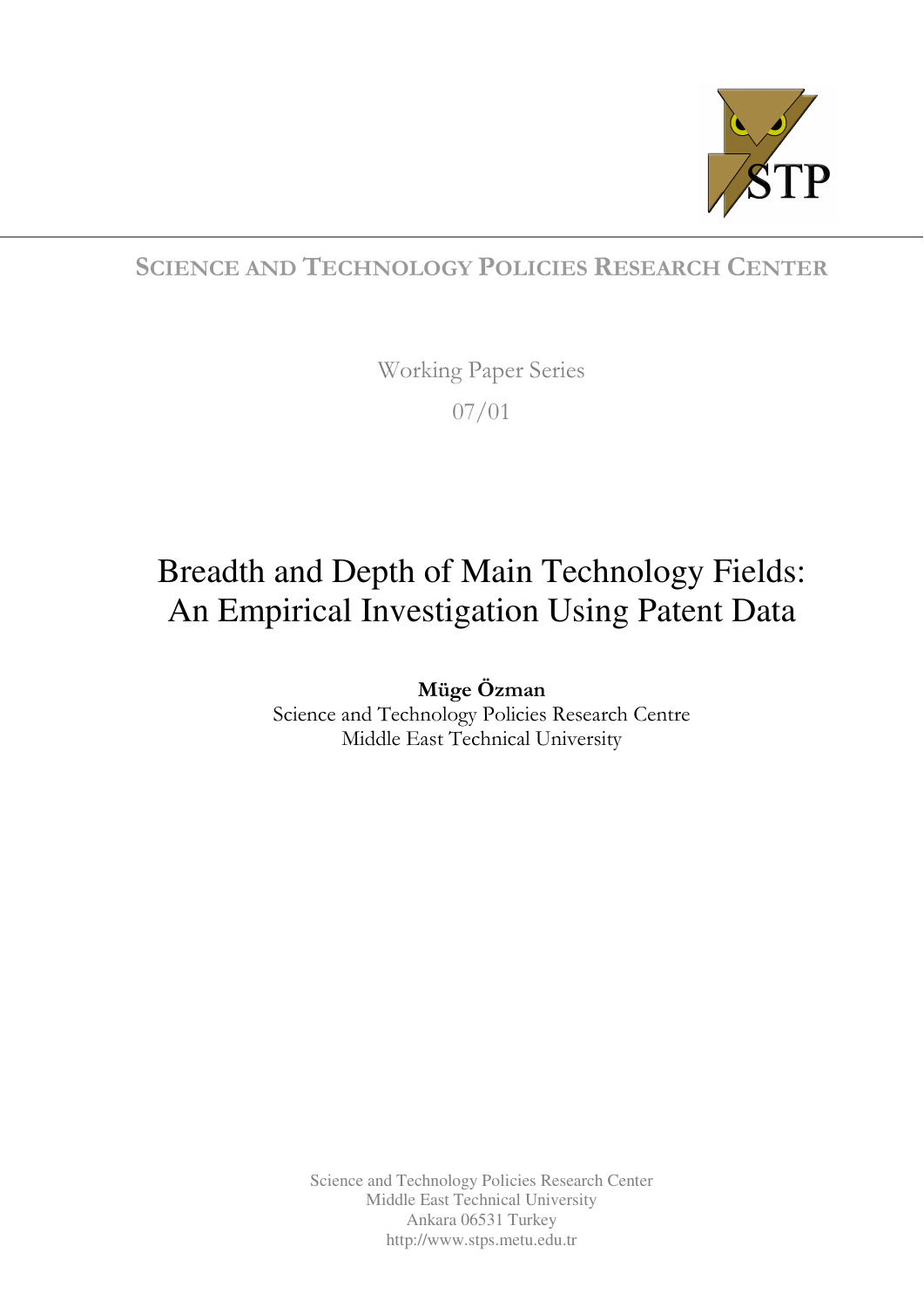## Breadth and Depth of Main Technology Fields: An empirical investigation using patent data

Muge Ozman

Middle East Technical University Science and Technology Policy Studies Research Centre e-mail: ozman@cournot.u-strasbg.fr

June 6, 2007

#### Abstract

Recently work on technological change has emphasized the importance and implications of different knowledge bases among industries in terms of innovative potential. In some industries, products and processes have become more complex, as well as there appears to be increased convergence in some market segments. Although increasing attention has been given to features of knowledge bases, there have been limited empirical research on how to measure them. In this paper a method is proposed to measure empirically the breadth and depth dimensions of main technology fields, sectors and firms in the economy. For this purpose, we measure the knowledge bases of 30 main technology fields by using the concepts of breadth and depth. Breadth corresponds to the range of different subjects that a technology field draws upon. Depth refers to the extent to which a certain field is exploited in detail. We position the main technology fields in the breadth and depth space by utilizing the EPO (European Patent Office) database between 1978-2000. We also present the evolution of breadth and depth through time, as well as the breadth and depth dimensions of 40 largest Örms in biotechnology and telecommunications. Our results reveal that the both technology fields and firms are largely scattered in the breadth and depth space. Biotechnology stands out to have the highest breadth and depth.

Key Words: Patents, Breadth and depth, technology fields, knowledge base.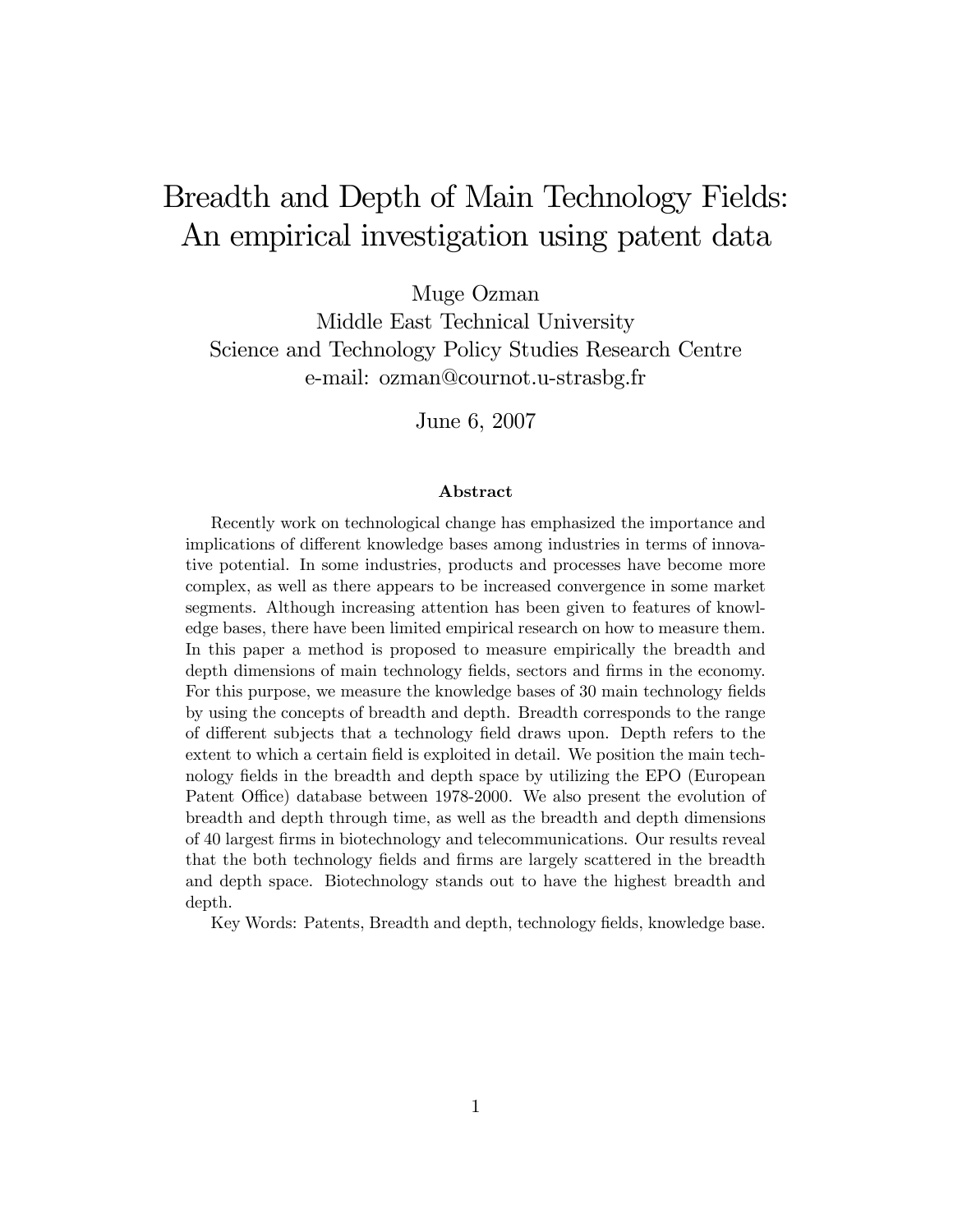## 1 Introduction

Recently, work on technological change has emphasized the importance and implications of different nature of knowledge bases of both industries and firms in terms of their effect on innovative performance (Nesta and Saviotti, 2004) and organizational structure (Orsenigo et al., 2000; Dosi and Hobday, 1999; Prencipe, 2000; Brusoni and Prencipe, 2000; Ozman, 2005; Cowan et al., 2004). Research in this area suggests that in some industries, products and processes have become more complex, as well as there appears to be increased convergence in some market segments, which obviously influences the efficient choice of organizational structure. For example the literature on complex product systems stresses the importance of the harmony between complexity in products and organization structure. In addition, an expanding area of research is concerned with the characteristics of the knowledge base of firms as well as industries, drawing a distinction between technology and product boundaries (Brusoni and Prencipe; 2000; Brusoni et al., 2001). Nesta and Saviotti (2004) analyse the diversity and coherence of knowledge base of pharmaceutical firms and conclude that both has a positive and significance influence on innovative performance of the Örm.

In the literature, complexity in the knowledge base have been taken in various ways. One of the commonly used frameworks is related to the number of components and interdependence among them (Simon, 1969; Zander and Kogut, 1995; Kauffman, 1993) Among these, Wang and Tunzelmann (2000) define two dimensions of complexity as breadth and depth. Complexity in depth refers to "analytical sophistication of a subject which becomes complex because of the cognitive difficulty in pushing the particular matter to its logical extremesî (p.806). Whereas complexity in breadth refers to "the range of areas that have been investigated to develop a particular subject". In short depth is concerned with the level of sophistication and breadth is concerned with the level of heterogeneity. Defined in this way, product complexity in breadth refers to the embodiment of a larger number of components/assemblies which makes up a product, whereas depth dimension refers to the degree of cognitive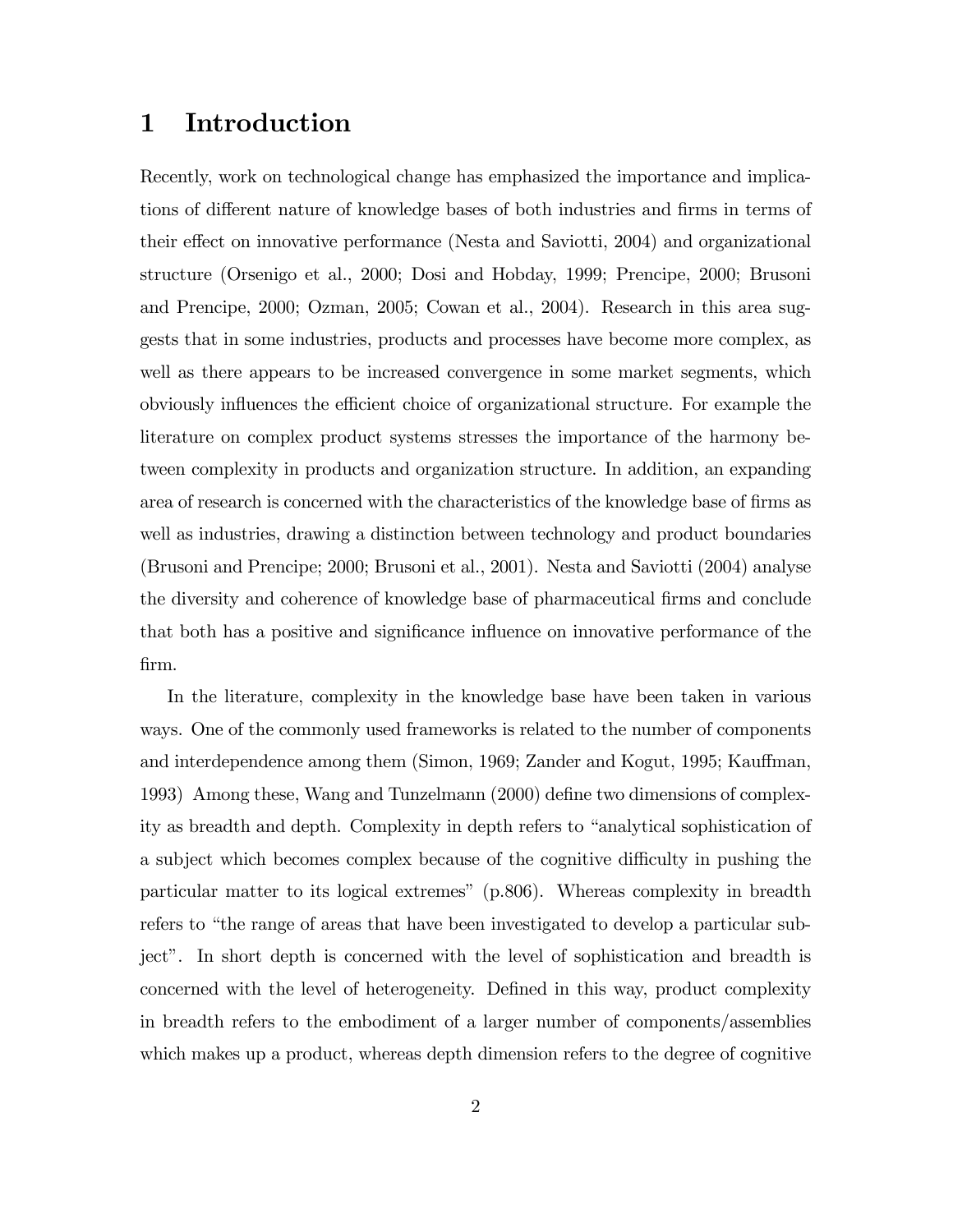complexity embodied in these components. Therefore changes in complexity in one dimension does not necessarily influence complexity in the other.

Although increasing attention has been given to the characteristics of knowledge bases in recent years, there have been relatively limited attempts to measure features of the knowledge bases empirically. This paper is an attempt in this regard. It is believed that empirical research in this area is very limited and highly valuable, to permit studying the effect of knowledge bases on innovative performance and also organizational structures.

The aim of the paper is to present a methodology to measure the breadth and depth dimensions of main technology fields, and apply this methodology to 30 main technology fields. The same methodology is used to measure the breadth and depth dimensions of 40 largest Örms in biotechnology and telecommunications sectors. In the context of the study, the following questions are addressed: How have the knowledge bases of the main technology fields evolved over time? How do firms compare to each other in terms of the breadth and depth of their knowledge bases?

To address the above questions, the patent document is taken to be a product of innovation efforts, and the main technology fields are positioned in the breadth and depth space by utilizing the EPO database between 1978-2000. A measure of breadth and depth is constructed for each patent taken in the mentioned period according to technology field. The first part of the paper is concerned with the description of how breadth and depth measures are derived. Breadth is measured by the range of different technology fields that a patent includes in its International Patent Classification (IPC) list. The depth of the patent is measured by the extent to which a patent draws upon a certain field more intensively than others, also measured by using the IPC list of the patent. the evolution of breadth and depth in some sectors and the firm based breadth and depth values are provided. In the second part of the paper the breadth and depth of main technology Öelds, their evolution through time, and the breadth and depth dimensions of 40 largest firms in biotechnology and telecommunications are presented.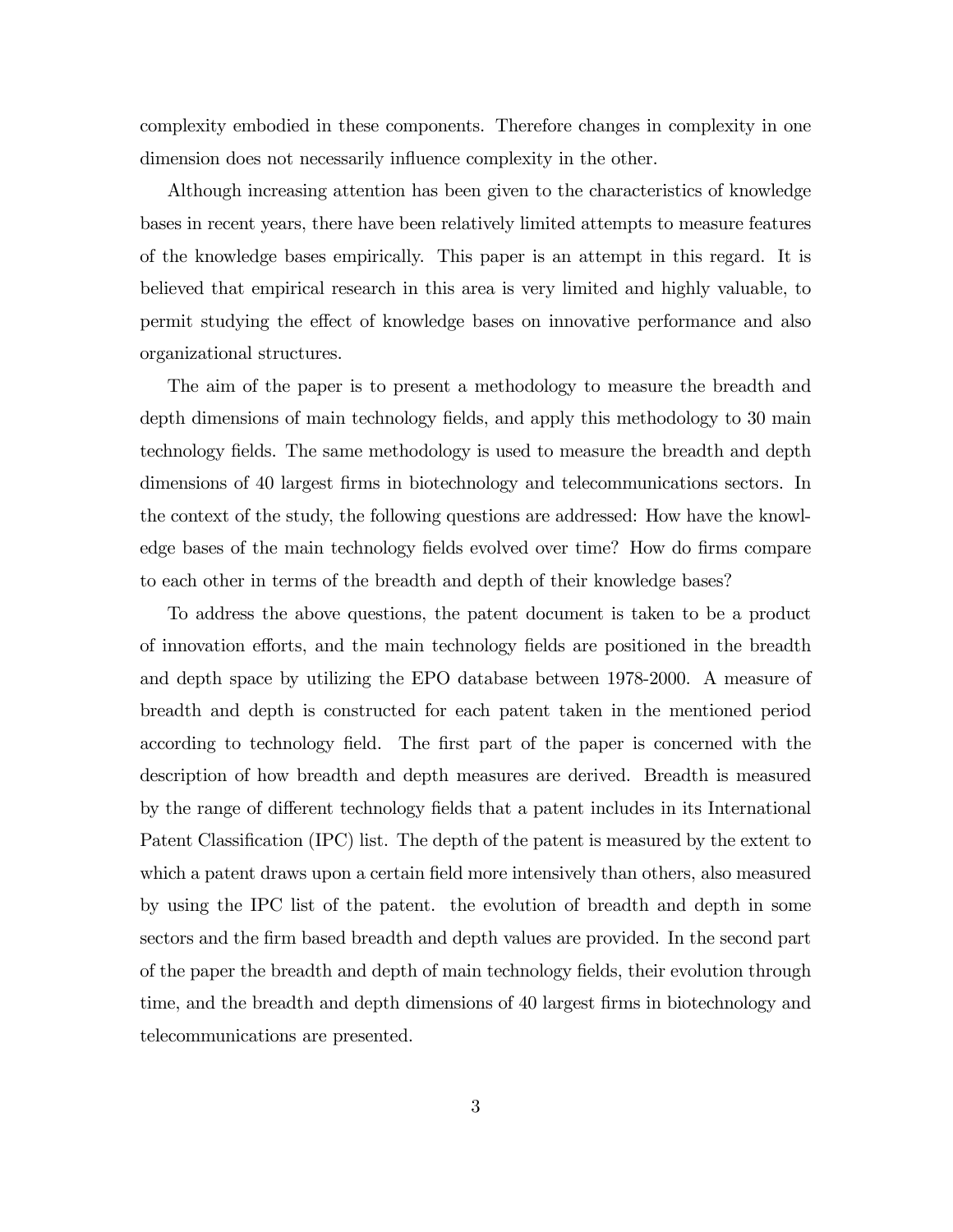## 2 Breadth and Depth of Main Technology Fields

In this section, the analysis of breadth and depth in 30 main technology fields, the evolution of breadth and depth in selected knowledge intensive technology fields, as well as an analysis of the breadth and depth dimensions of largest firms in two sectors, namely biotechnology and telecommunications are presented.

#### 2.1 Data

The EPO/CESPRI database includes all the patents granted by the EPO between the years 1978 and 2000. A total of 668,947 patents were included, excluding those that do not have a secondary IPC code. A patent document is a rich source of information, since it contains information on the relevant technology codes related with the subject matter of the patent, which is given by the 8-digit IPC code. A patent document is assigned a main IPC code, as well as secondary codes. The patents in the sample are partitioned into 30 main technology Öelds, based on their main IPC codes. This classiÖcation has been prepared by Fraunhofer Gessellschaft-ISI (Karlsrube), Institut National de la Propriete Industrielle (INPI-Paris) and Observatoire des Sciences et des Techniques (OST, Paris) and it is mainly composed of an allocation of IPC codes into technology fields. The distribution of patents in the sample period, according to technology fields are given in Figure 1.

Before proceeding with the explanation of the breadth and depth indices, it is useful to briefly mention the structure of the IPC system.

#### 2.2 Structure of International Patent Classification (IPC)

In the IPC system, there are 8 sections revealed by the first digit of the code; classes, which are revealed by the first 3 digits, which are in turn divided into subclasses; and groups, as revealed by the first 6 digits. An example is  $A21B01/06$ . In this example, A is the section which is covered under the heading of human necessities. A21 is the class (baking) and A21B is the subclass (bakers ovens, machines or equipment for baking). A21B01 is the group level and A21B01/06 is the subgroup level, which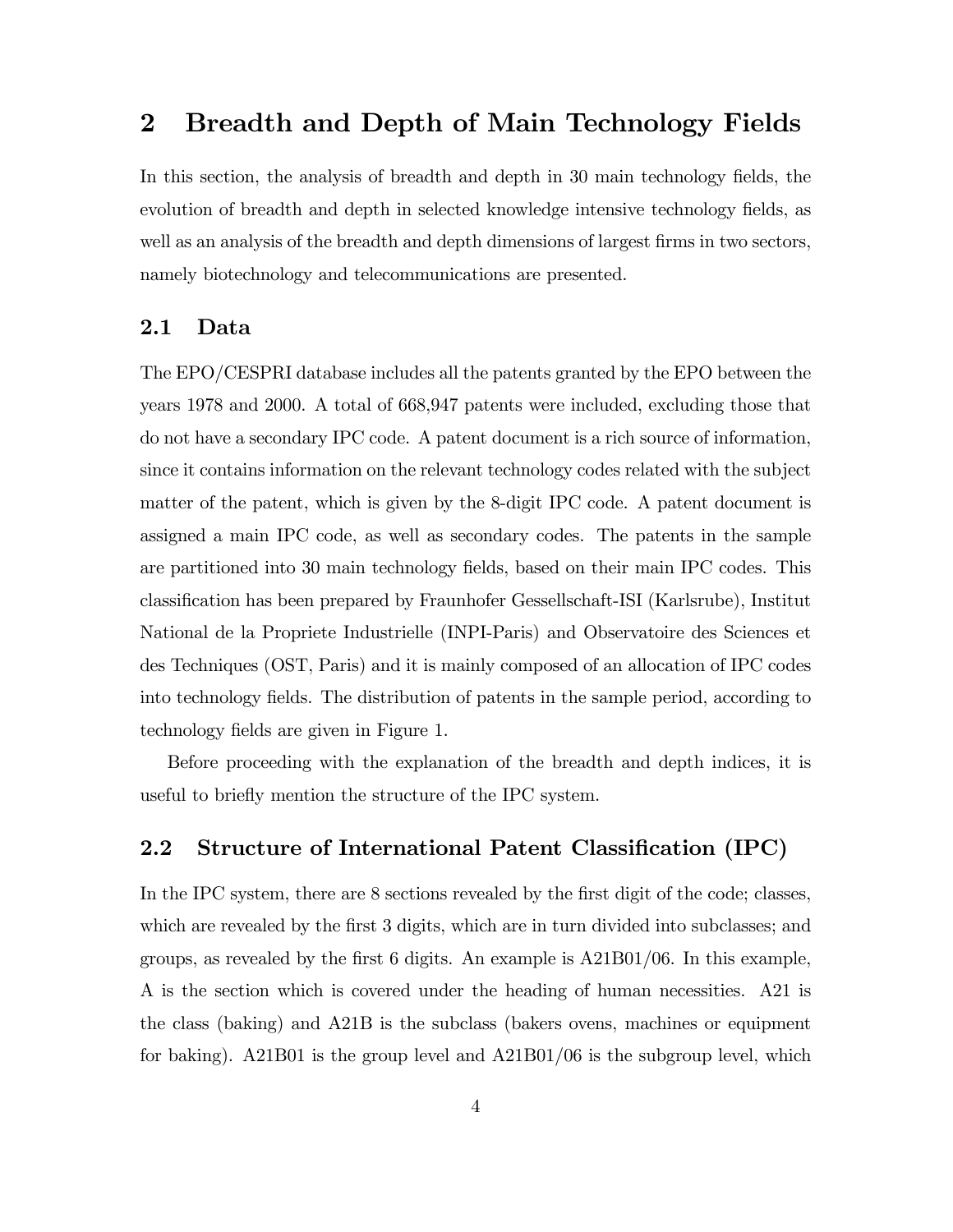

Figure 1: Number of Patents in the Database

corresponds to bakers ovens heated by radiators. Each patent granted by the EPO has a main IPC code, and secondary codes. To calculate the breadth and depth measures,the IPC list of the patent in both main and secondary codes are utilized. The main IPC code of the patent is used to assign the patent to one of the technology fields, and the secondary codes are used to measure the breadth and depth dimensions of the patent in terms of its coverage.

#### 2.3 Breadth

The breadth of the patent measures the width of different technology fields that the secondary IPC list of a patent in a certain technology field covers. The more the different types of technology fields a given patent extends to, the wider its knowledge base taken to be. For this purpose, several different measures are used, to test for robustness of the results.

The first measure is based on a direct count of the number of secondary IPC codes of a patent in different technology fields, other than its own technology field (patents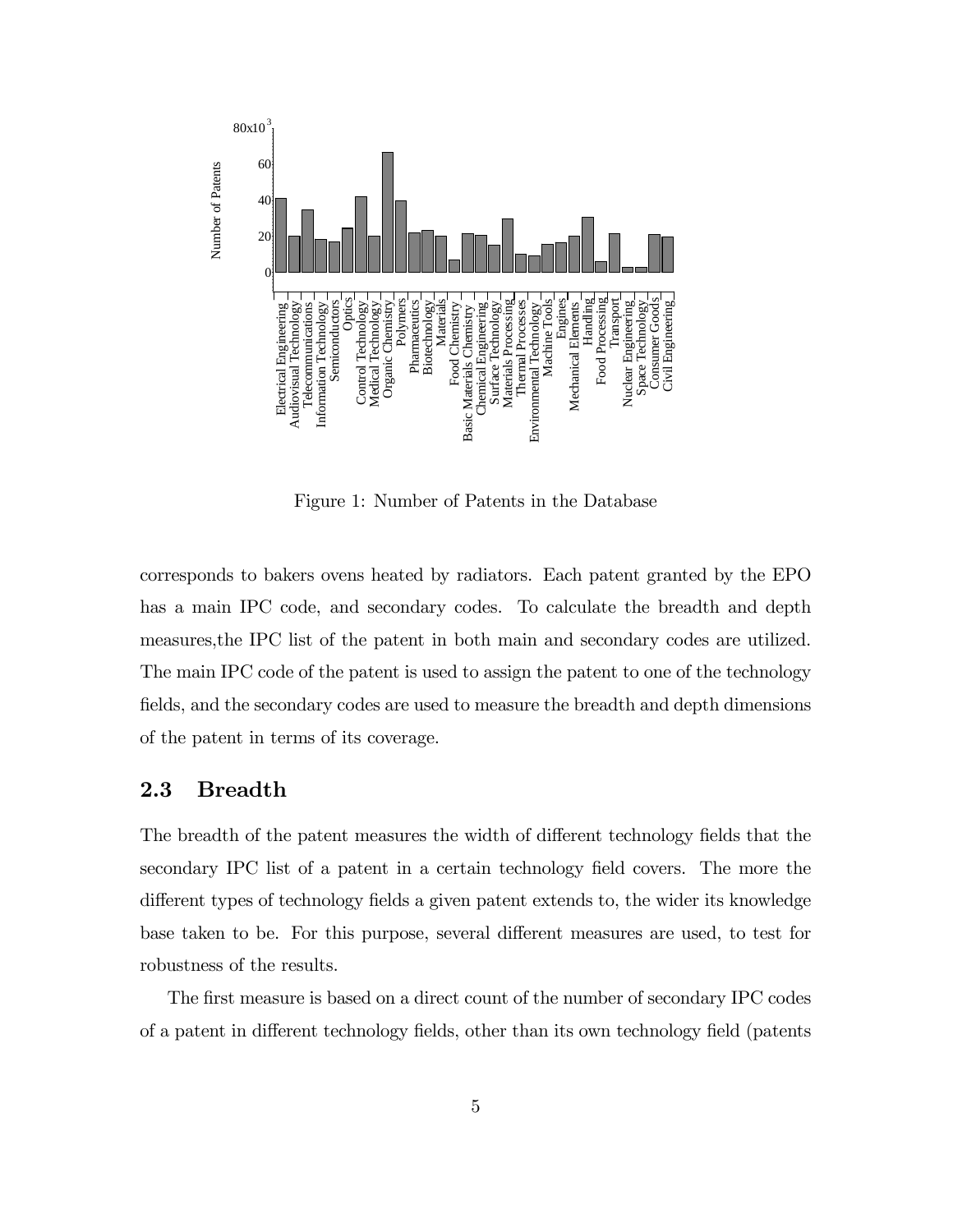own technology field is given by its main IPC code). Formally, let  $I = \{1,....30\}$ represent the 30 technology fields, and  $\Gamma_{ij} = \{k \in I \setminus \{j\} \mid x_i(k) = 1\}$  represent the set of technology fields of the IPC list of the patent  $i$  which is in technology field j, and  $x_i(k) = 1$  if the patent has an IPC code in field k. Then the breadth of this patent is given by  $b_{ij} = # \Gamma_{ij}$ . The breadth of the technology field is the average of the breadth over all patents in this technology field;

$$
B_j = \frac{\sum b_{ij}}{N_j}
$$

where  $N_j$  is the total number of patents in technology field j.

One disadvantage of this measure is that it assigns an equal weight to all the technology fields with respect to their relatedness. In other words in devising a breadth measure, one should take into account the relative relatedness between the technology Öeld of the patent and the other technology Öelds that it covers. For example, the technology fields biotechnology and pharmaceuticals are relatively more related to each other than pharmaceuticals and electrical engineering. In this case, if in the IPC code of a pharmaceuticals patent there exists an IPC code that belongs to electrical engineering, this Öeld should have a higher weight in the breadth, than an IPC code which belongs to biotechnology. In the second measure that was developed, the relatedness among technology fields were taken into account, based on the relatedness measures devised by Breschi et al. (2003). Here, the relatedness among technology fields is calculated based on the citation rates.

For a patent  $i$  in technology field  $j$ , weighted breadth is:

$$
b_{ij} = \sum_{k \in I} x_i(k)(1 - R_{jk})
$$

where  $R_{jk}$  is the relatedness between fields jand  $k$ <sup>1</sup>

Figure 2 reveals that, the technology fields are significantly different from each other in terms of their breadth measures. In most Öelds, the breadth measure increases when it is weighted with respect to relatedness, with the exception of biotech-

<sup>&</sup>lt;sup>1</sup>See Breschi et. al  $(2003)$  for the matrix of relatedness weights among 30 technology fields.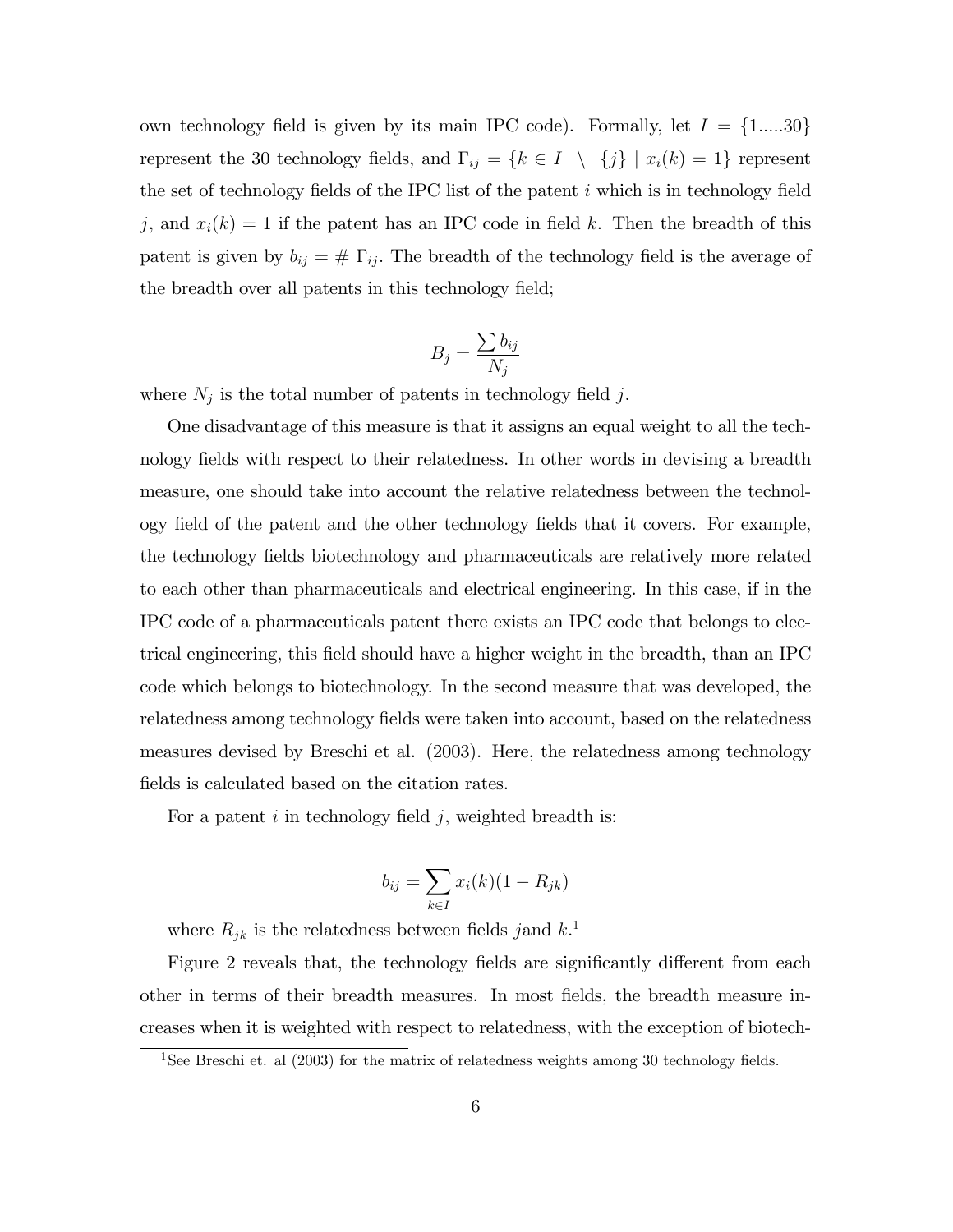

Figure 2: Weighted and Direct Count Breadth Measures for 30 Main Technology Fields

nology and organic chemistry where the breadth measures decrease, mainly due to the fact that although the patents in these fields have a significant average number of IPC codes in other technology Öelds, these are mainly in highly related areas. Overall, it can be seen that the relative breadth of Öelds remain constant even when adjusted for relatedness, which basically confirms the robustness of our breadth measures. In the rest of the paper the weighted measures are used.

#### 2.4 Depth

The depth measure is conceptually less straightforward than breadth. The depth of a patent refers to the extent to which a patent is specialized in a certain Öeld. Therefore, a patent may have both high breadth and high depth, if, for example, it draws upon a wide range of different aggregated fields (which will be reflected in the breadth measure), but also in a certain aggregate Öeld it utilizes a high number of detailed fields.

The first measure of depth that is employed is based on the number of IPC codes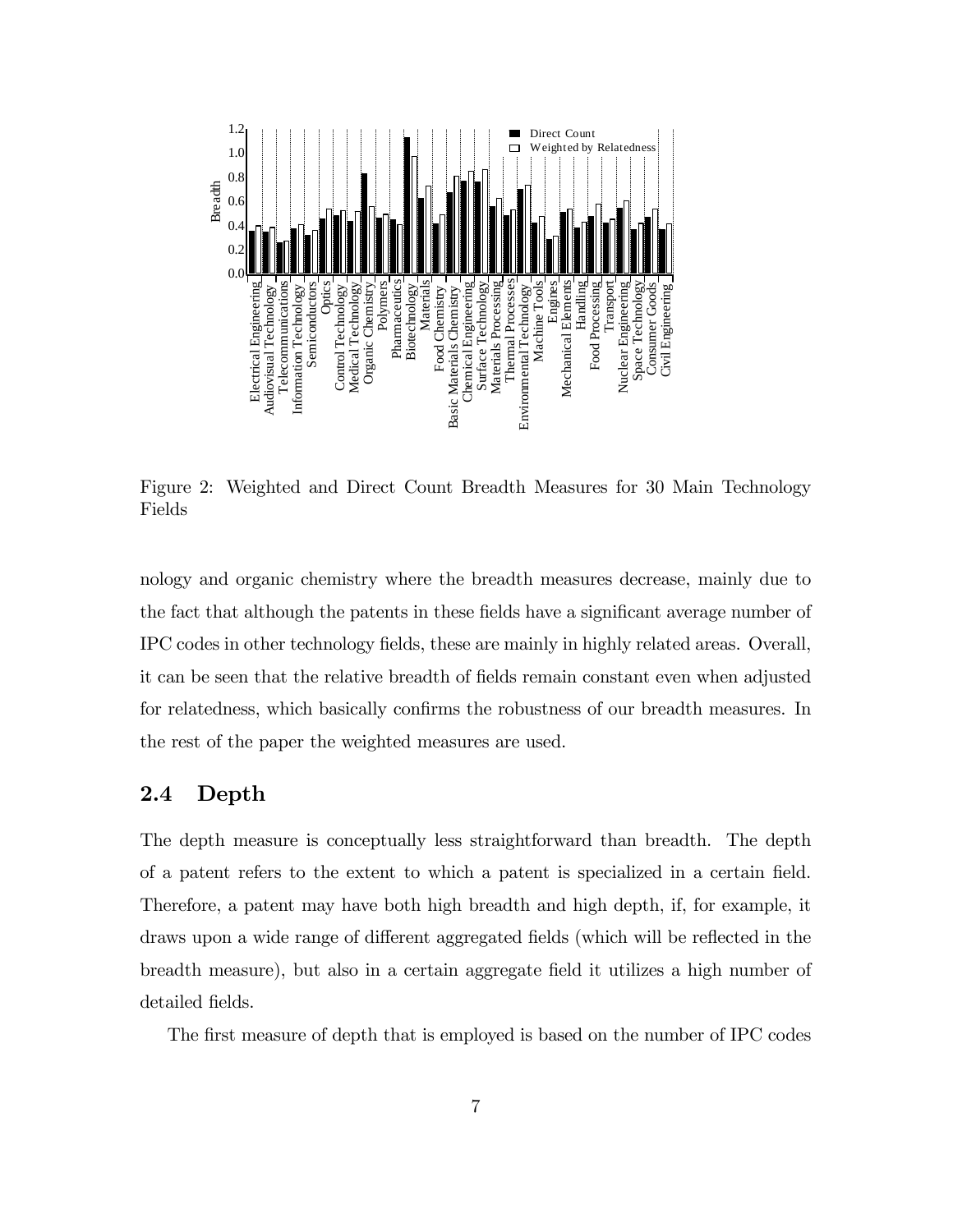of the patent which are the same as the technology Öeld of the patent itself. Formally, let  $I = \{1,....30\}$  represent the 30 technology fields. If patent i is in technology field j,  $\Gamma_{ij} = \{k^j \in I \mid x_i(k^j) = 1\}$  represent the set of IPC codes of the patent which is in technology field j,  $(x_i(k^j) = 1$  if the patent has a secondary IPC code in field j), namely its own technology field as revealed by the main IPC code. Then the depth of this patent is given by  $d_{ij} = # \Gamma_{ij}$ . The depth of the technology field j is the average of the breadth over all patents;

$$
D_j = \frac{\sum d_{ij}}{N_j}
$$

where  $N_j$  is the total number of patents in technology field j. Therefore, the depth measures the extent to which the patent is concerned with its own technology field. Although this measure provides a rough idea on the analytical sophistication of the patent, a more precise measure should take into account the structure of the IPC codes themselves. In other words, the IPC list of the patent may include many IPC codes from the same technology Öeld, but would this mean that the patent is "deep"? Within its own technology field, the patent may still be drawing upon different knowledge types rather than exploiting a certain knowledge unit in depth. To capture this, a more detailed analysis of the specific IPC codes of the patent was made.

An important point here is that two IPC codes can differ in many levels, including section level (e.g.  $\text{A}01\text{N}57/12$  and  $\text{B}03\text{B}01/10$ ), class level  $(\text{A}01\text{N}57/12)$ and  $\mathbf{A02L01/00}$ , subclass level  $(\mathbf{A01N57/12}$  and  $\mathbf{A01L01/10}$ , group level (e.g. A01N57/12 and A01N47/10), subgroup level  $(A01N57/12$  and  $A01N57/09$ . This hierarchical categorization gives an idea about the extent to which the subject matter of the patent is exploiting a certain Öeld in depth. In particular, a high number of IPC codes in lower levels of hierarchy implies that the more refined the subject matter of the patent is. Let us consider two extreme cases. In high levels of hierarchy,  $\mathbf{A}01\text{N}57/12$  and  $\mathbf{B}03\text{B}01/10$  differ in the section level, if the patent includes these two codes at the same time in its IPC list, it means that it draws upon two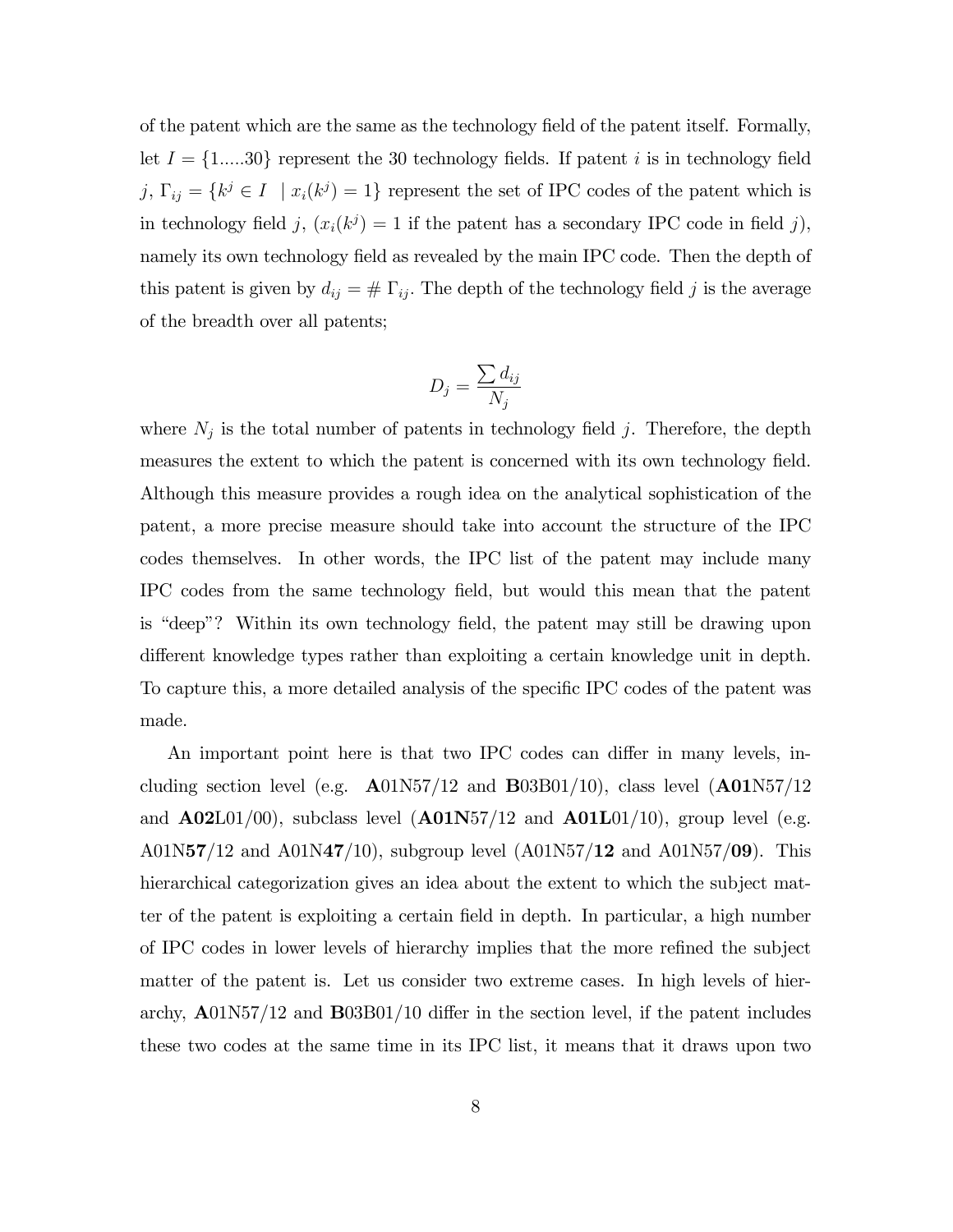very different knowledge areas. On the other hand, in the IPC list of the patent, if we see  $A01N57/09$  and  $A01N57/12$  at the same time, the patent draws upon one specific knowledge type in detail, with many aspects of it, namely the area A01N57. According to this approach, the repetition of lower hierarchy levels reveal increasing depth of the patent.

Taking this into account, the above depth indices were weighted, with respect to an index of dominance that was calculated on the 6 digit level. As mentioned above, the depth of the knowledge base is defined to be the dominance of some knowledge types in the patent. For this purpose, a depth index is constructed that measures the extent to which the patent is specialized, e.g., relying intensively on a small number of subjects.

To construct an index of depth, the frequency that each subgroup repeats in the IPC list of the patent, and thus the percentage of this subgroup was calculated. It is assumed that the higher is the weight of particular subgroup, the deeper is the patent.

To calculate a measure of dominance of a certain subgroup, the Blau index (1977) was utilized. For a patent  $i$  in technology field  $j$ , the index is calculated as follows:

$$
w_{ij} = 1 - \sum a_{ik}^2
$$

where  $a_{ik}$  is the proportion of a certain subgroup k in patent i. Higher values of the Blau index indicate that all knowledge types are utilized in similar proportions, whereas smaller values indicate the intensive use of some knowledge types over others. Therefore, lower values indicate a deeper knowledge base (more specialized). One disadvantage associated with this index is that depending on the breadth of the patent, the maximum and minimum of the index is different, so that the index cannot be used as it is to compare patents of different breadth measures. This is to say that, when there are a higher number of different subclasses, then this will be reflected in a larger possible maximum value of the index. To be able to make the depth measures comparable, the depth measures obtained is divided by the number of items in the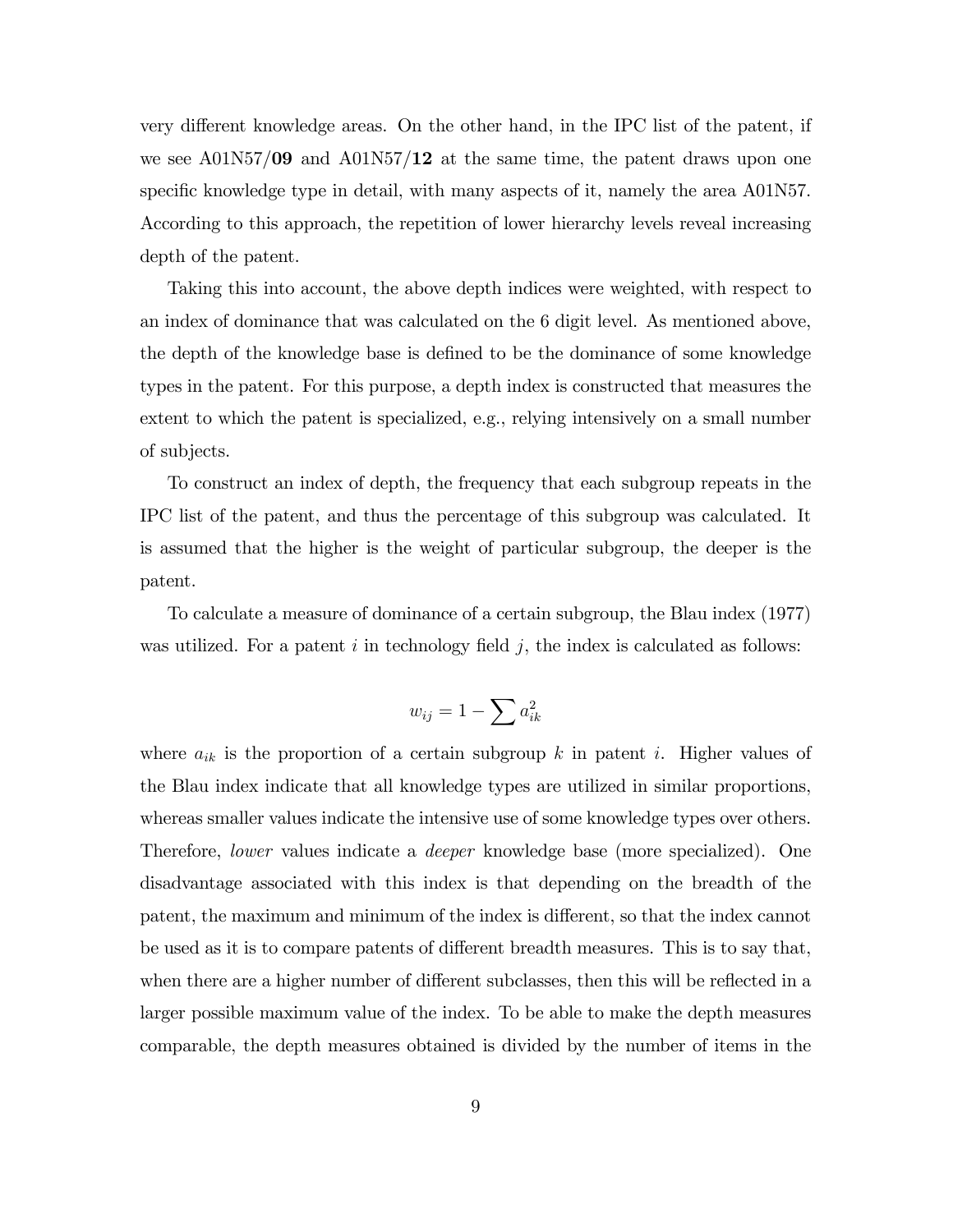

Figure 3: Weighted and Direct Count Depth Measures for 30 Main Technology Fields

IPC list of the patent. These depth measures are used as weights in the number of technology fields in the same area as the patent, given above by  $d_{ij}$ . In other words, one is concerned not only with the extent to which the patent draws upon knowledge in its own technology field, but also the extent to which a certain subject matter is utilized in depth by the patent. The final depth measure for technology field  $j$  is given by;

$$
D_j = \frac{\sum d_{ij}(1 - w_{ij})}{N_j}
$$

The Figure 3 demonstrates weighted and non-weighted depth measures for each technology field.

As can be seen in the figure, there are significant differences among technology fields in terms of the depth of patents, and the relative depth measures are robust with respect to the two measurement techniques.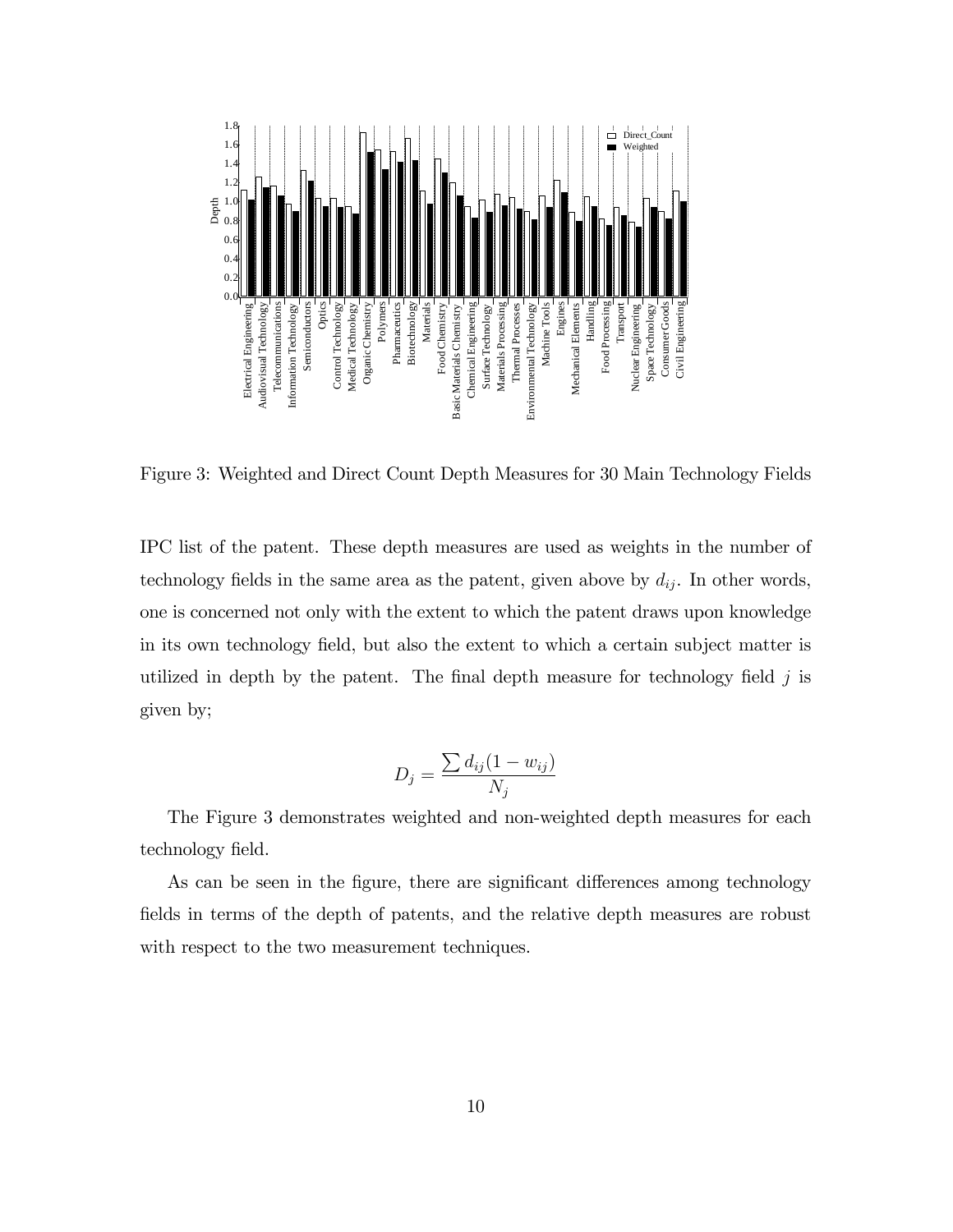

Figure 4: Breadth and Depth of 30 Main Technology Fields- Direct Count

#### 2.5 Breadth and Depth

Figures 4 and 5 show the breadth and depth of the 30 technology fields by direct count and weighed techniques respectively (see Table 1 for descriptions of technology fields). It can be seen that the results in both methods are very robust, and the relative position of technology fields preserve their position in the breadth and depth space. Biotechnology is markedly different from other fields in terms of having the highest breadth and depth measures.

It is possible to see in these figures that technology fields are significantly different from each other with respect to their breadth and depth measures. Few observations stand-out from these figures. The results seem to be very robust to the measure used which confirms the relative position of technology fields with respect to each other in the breadth and depth space whether direct counting or weighting is used.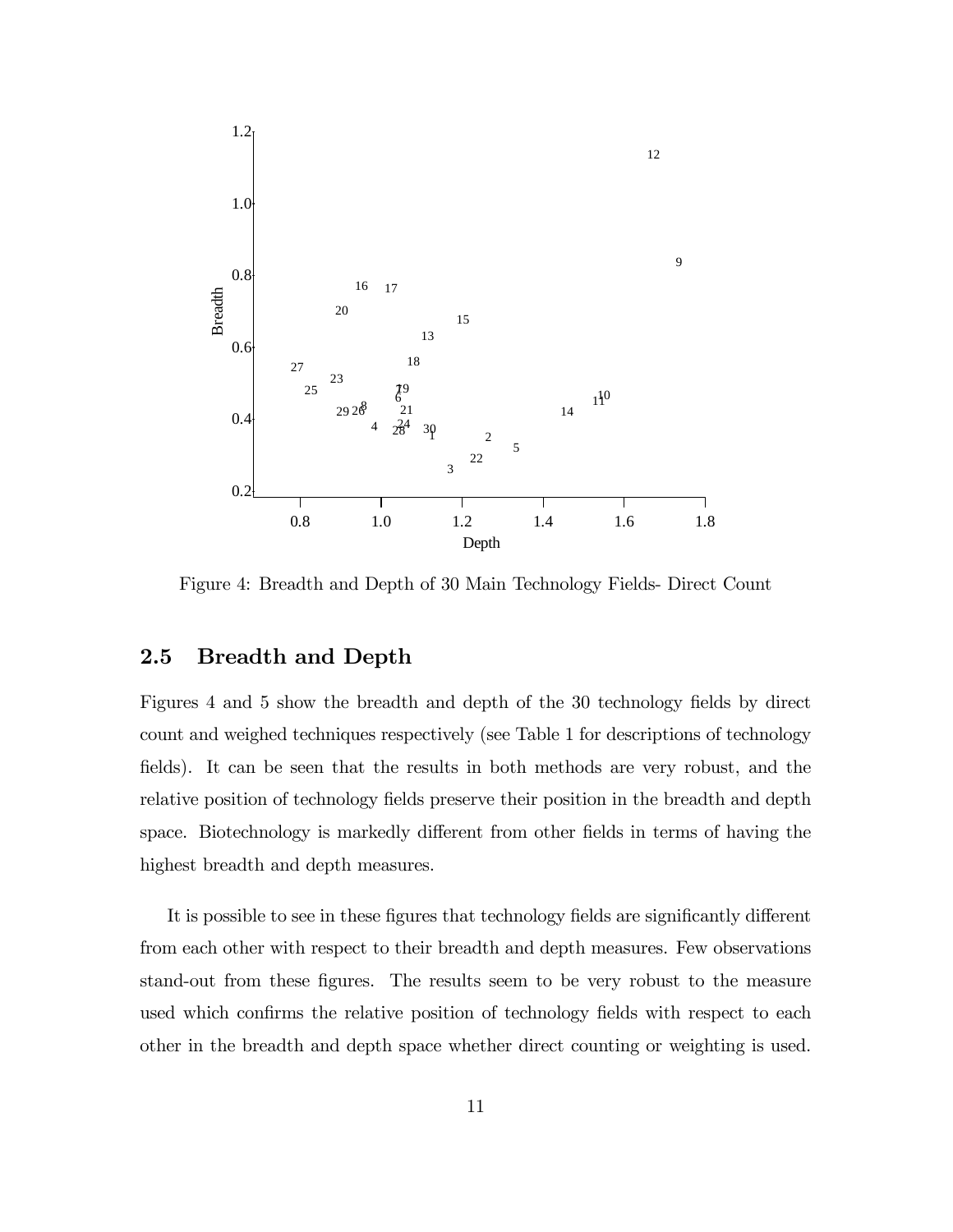#### Table 1: List of Technology Fields

- 1 Electrical Engineering
- 2 Audiovisual Technology
- 3 Telecommunications
- 4 Information Technology
- 5 Semiconductors
- 6 Optics
- 7 Control Technology
- 8 Medical Technology
- 9 Organic Chemistry
- 10 Polymers
- 11 Pharmaceuticals
- 12 Biotechnology
- 13 Materials
- 14 Food Chemistry
- 15 Basic Materials Chemistry
- 16 Chemical Technology
- 17 Surface Technology
- 18 Materials Processing
- 19 Thermal Processes
- 20 Environmental Technology
- 21 Machine Tools
- 22 Engines
- 23 Mechanical Elements
- 24 Handling
- 25 Food Processing
- 26 Transport
- 27 Nuclear Engineering
- 28 Space Technology
- 29 Consumer Goods
- 30 Civil Engineering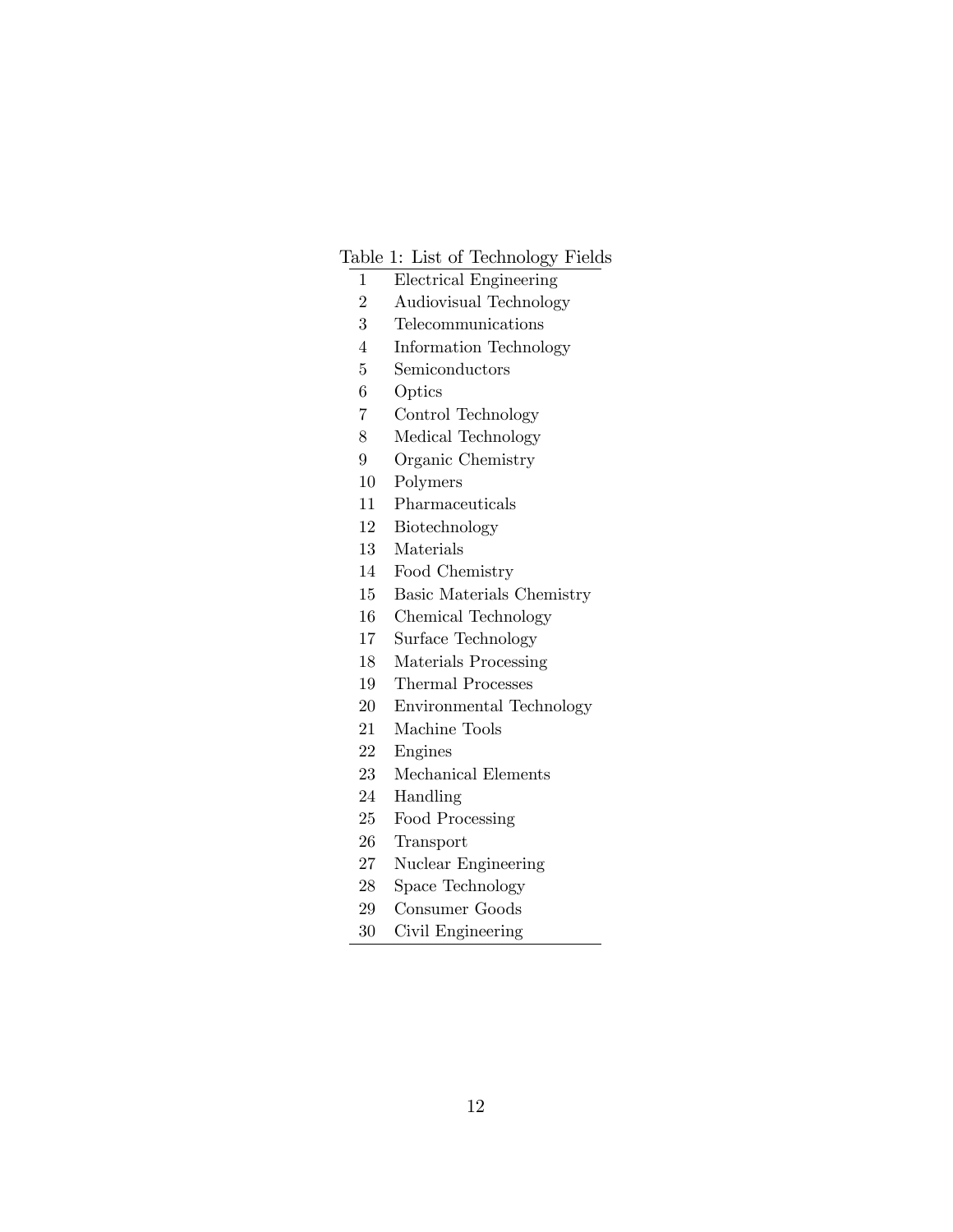

Figure 5: Breadth and Depth of 30 Main Technology Fields, Weighted

Biotechnology and organic chemistry stand out in terms of highest breadth and depth. Telecoms and semiconductors have very low breadth measures.

## 2.6 Evolution of Breadth and Depth 1978-2000 (30 Main Technology Fields)

Figures 6 and 7 present the evolution of breadth and depth in time for selected technology fields.

A general pattern is that for most fields, the breadth measures remains more or less stable, with the exceptions of telecoms, biotechnology and organic chemistry. For the telecoms, the knowledge base seems to have become more focused, while the opposite holds true for biotechnology and organic chemistry where the knowledge base expanded. For the depth measures, it is possible to see that nearly in all fields, the depth increases, which maybe explained by the increased specialization in most knowledge-intensive sectors.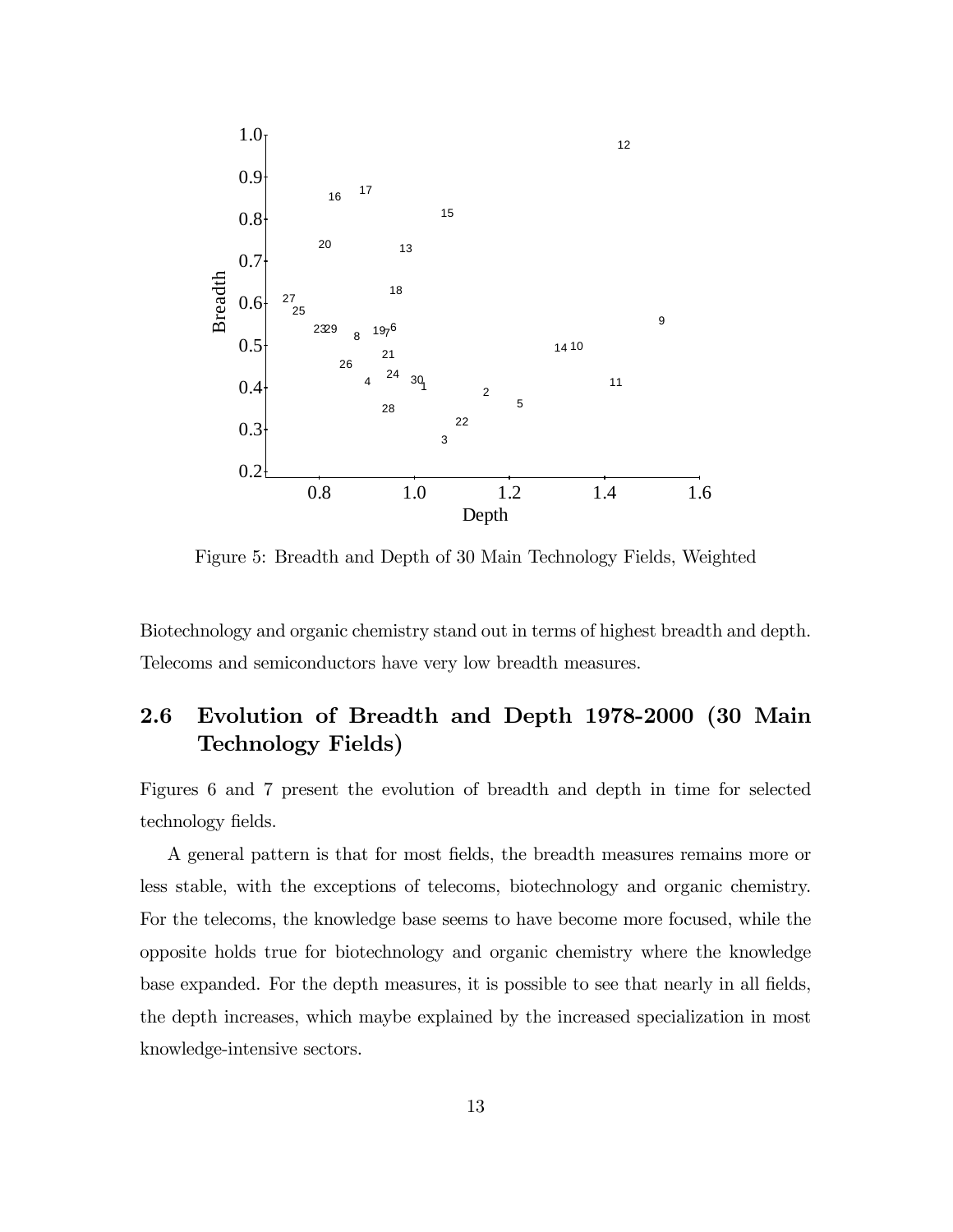

Figure 6: Evolution of Breadth in Selected High Tech Fields



Figure 7: Evolution of Depth in Selected High Tech Fields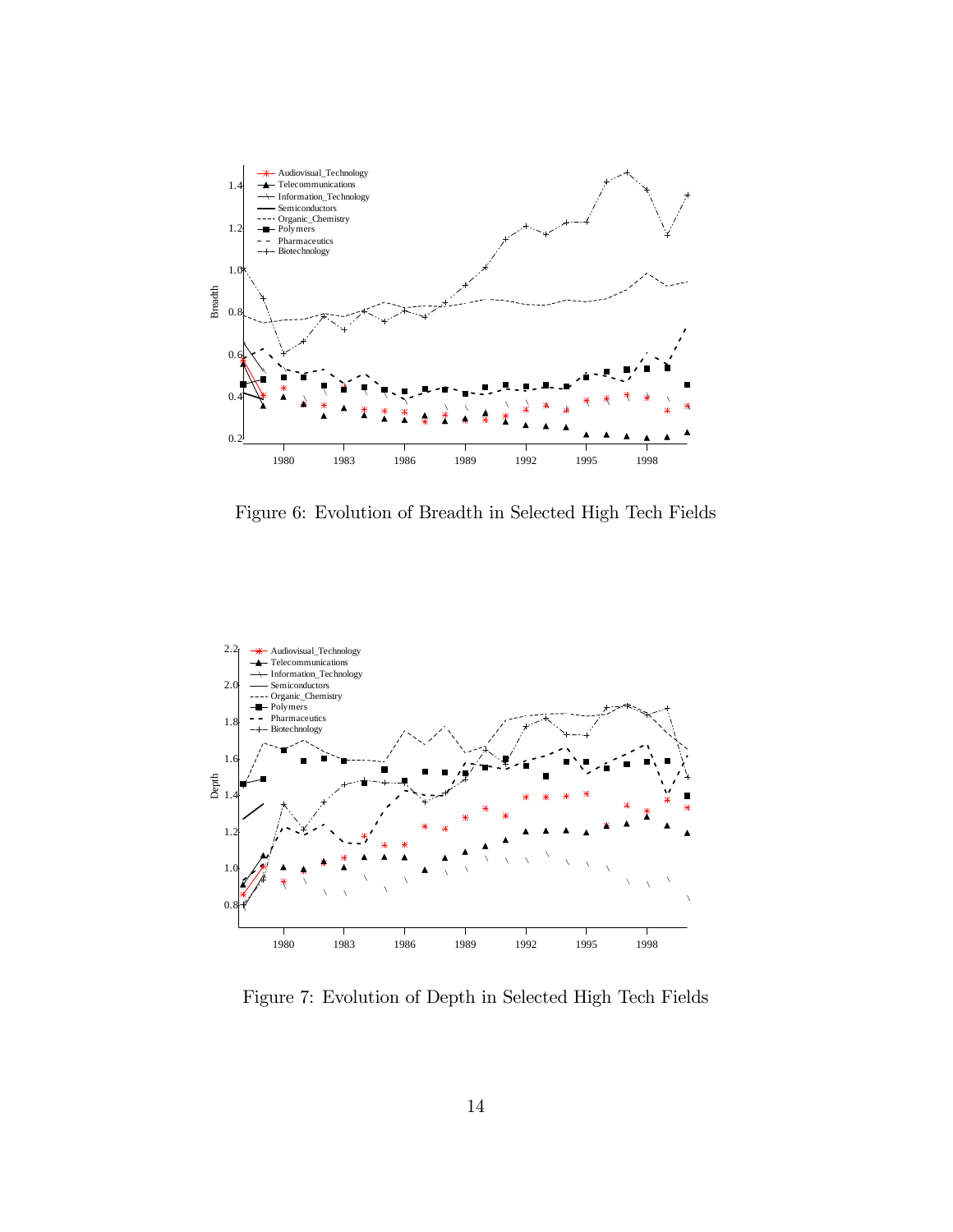#### 2.7 Breadth and Depth of Largest Firms

In this section, an analysis of the patents held by the largest firms in biotechnology and telecoms is performed. For this purpose, the patents are assigned to the firms, and the average of breadth and depth measure for the largest firms in biotechnology and telecoms are calculated. Formally, if patent  $i$  is taken by firm  $j$ , and if the corresponding breadth and depth of patent i are  $b_{ij}$  and  $d_{ij}$ , the breadth and depth of firm  $j$  is given by:

$$
b_j = \frac{\sum_i b_{ij}}{n_j} \tag{1}
$$

$$
d_j = \frac{\sum_i d_{ij}}{n_j} \tag{2}
$$

where  $n_j$  is the total number of patents taken by firm j in the period 1978-2000. The Figures 8 and 9 show our results for the two sectors biotechnology and telecoms.

## 3 Conclusion

In this paper, a methodology to measure the breadth and depth dimensions of knowledge bases is proposed. Breadth refers to the range of knowledge types that are used in the technology field. Depth refers to the extent to which a few knowledge types are exploited in depth. It was demonstrated that, the 30 main technology fields are largely scattered in the breadth and depth space. An important observation is concerning the biotechnology sector, where both breadth and depth of the field seems to be very high compared to other fields. The widening and deepening of the biotechnology knowledge base seems to have accelerated particularly in the last 2 decades. It was shown in this paper that not only technology fields, but also firms are also scattered in the breadth and depth space in terms of the patents they have taken.

These results have implications for innovation studies, such that recently it has been shown by many scholars that characteristics of the knowledge bases strongly influence innovative performance and/or organizational structures. Empirical research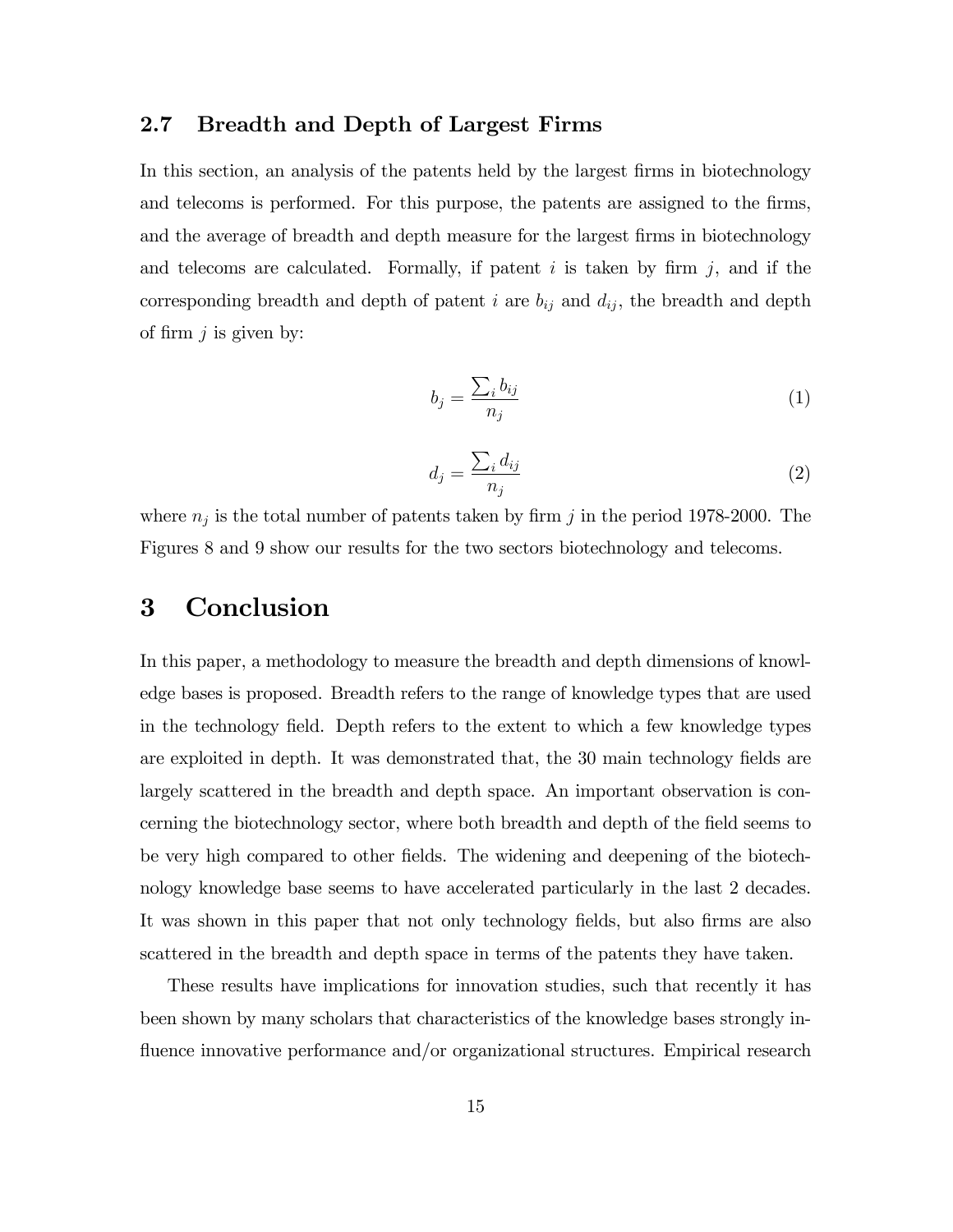

Figure 8: Breadth and Depth Measures of the Largest Biotechnology Firms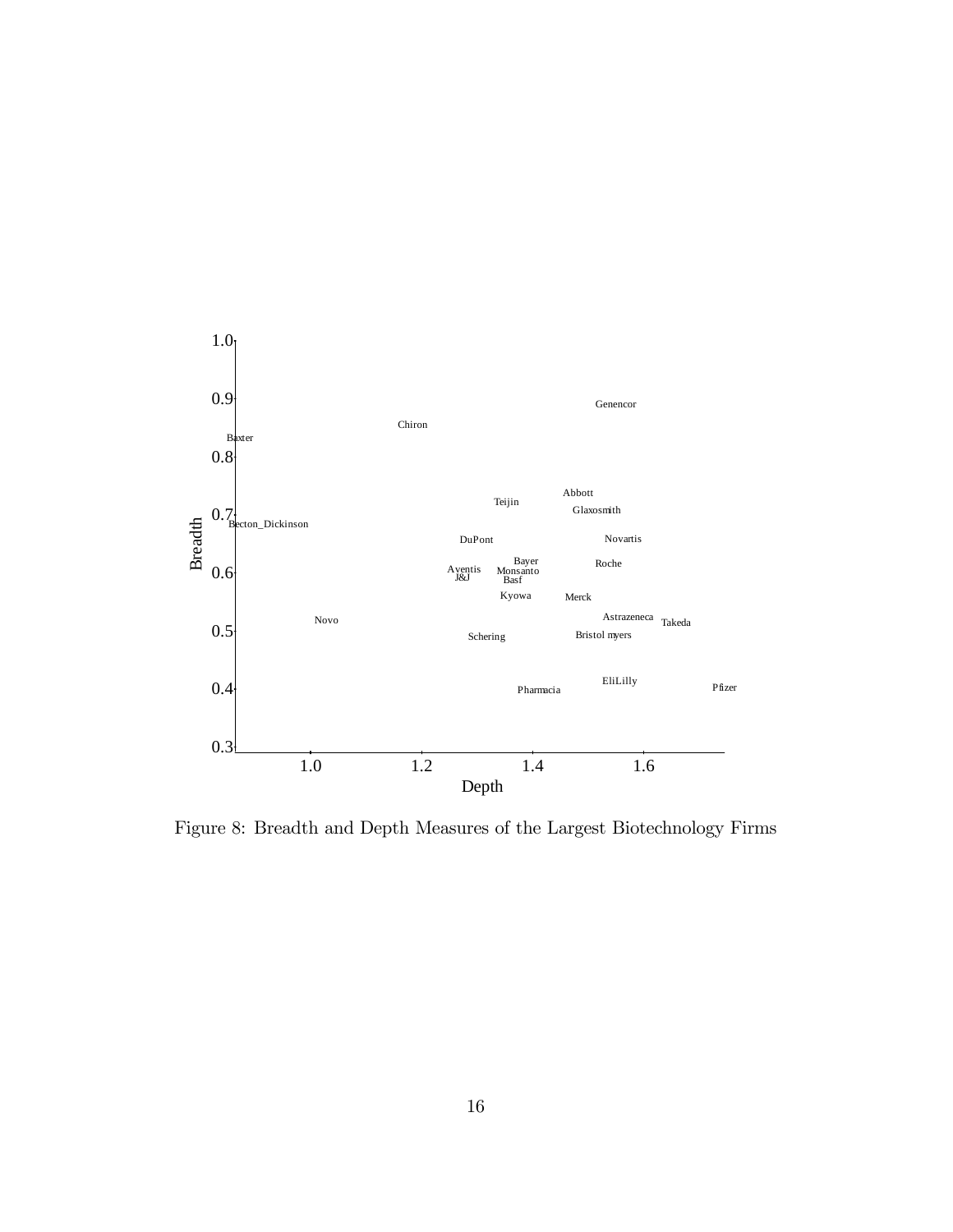

Figure 9: Breadth and Depth Measures of the Largest Telecommunications Firms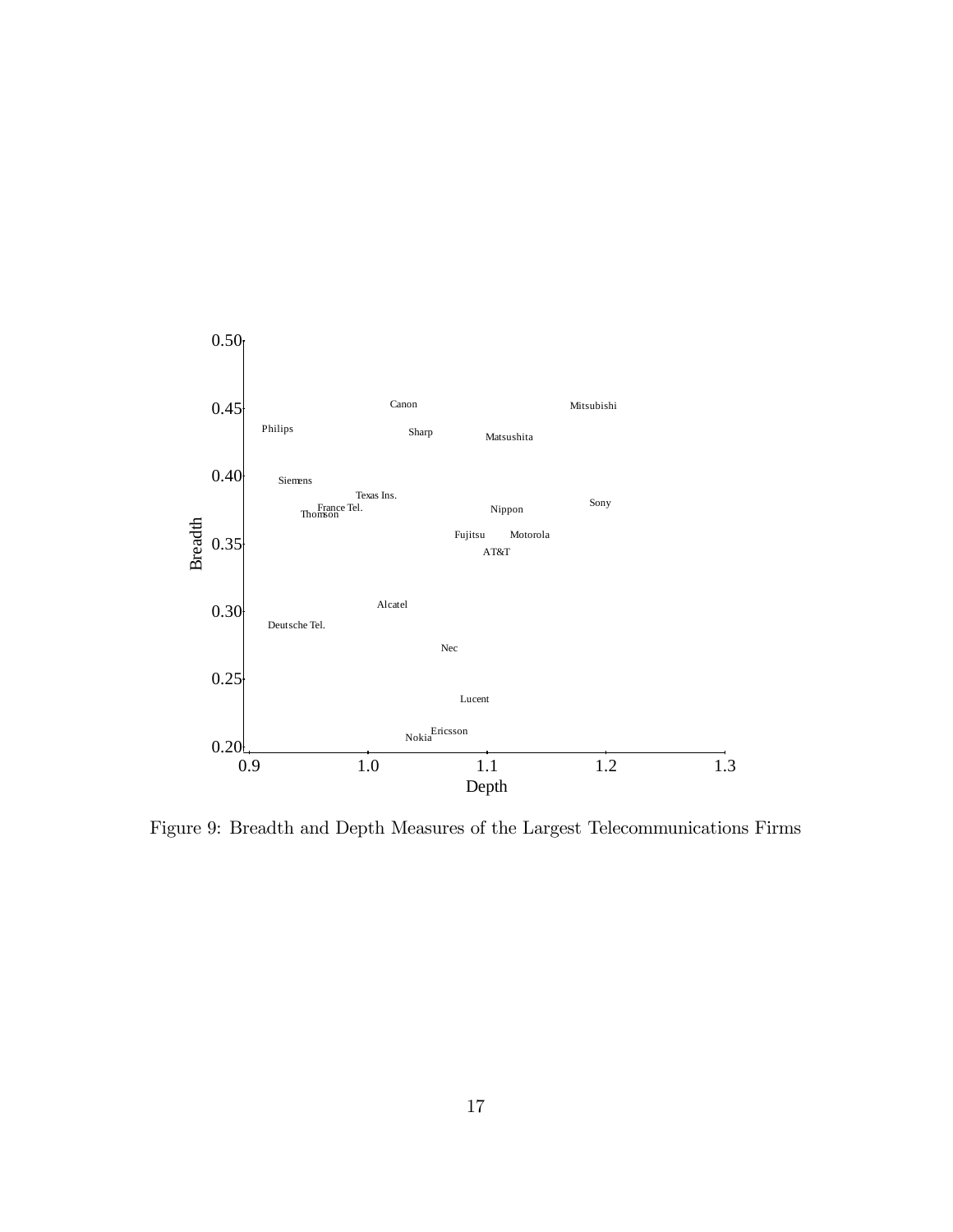to measure characteristics of knowledge bases are is very limited, and in this paper, it is shown that technology fields do exhibit differences in terms of their knowledge bases. In this sense, this paper opens up new possibilities for future research to explore the contribution of breadth and depth to organizational structures and innovation performance.

Acknowledgement 1 This research has been carried out using the European Patent Office database provided by Centre of Research on Innovation and Internationalization (CESPRI) in Bocconi University, Milano. I thank Franco Malerba and Stefano Breschi for many helpful discussions in constructing the breadth and depth measures, and for their help on the use of the database.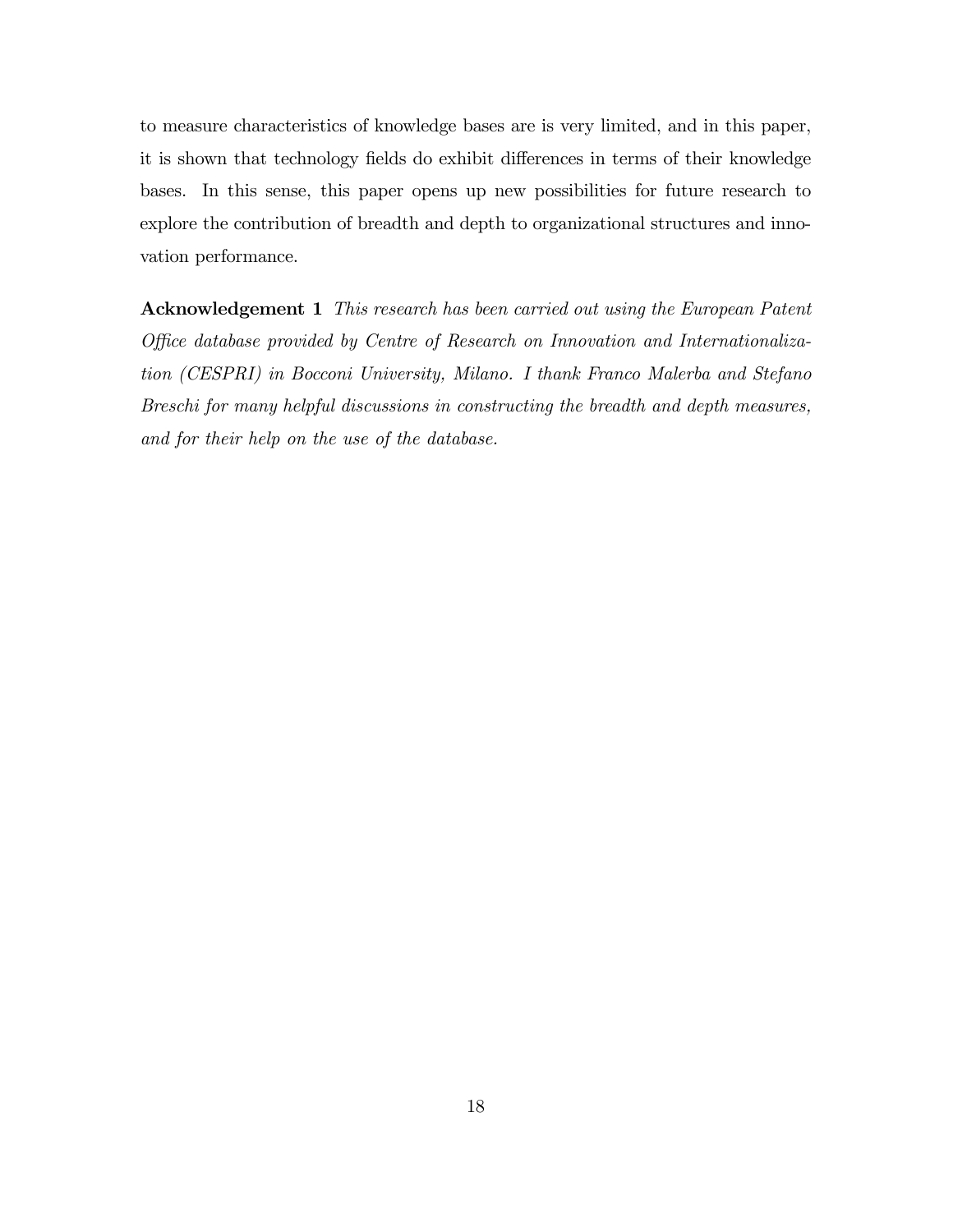## References

- [1] Breschi, S., Lissoni, F. and Malerba, F., 2003. Knowledge Relatedness in Firm Technological Diversification. Research Policy, 32: 69-87.
- [2] Brusoni, S., Pavitt, K. and Prencipe, A., 2001. Knowledge Specialisation, Organisational Coupling, and the Boundaries of the Firm: Why Do Firms Know More Than They Make?. Administrative Science Quarterly, 26(4): 597-621.
- [3] Brusoni, S. and Prencipe, A., 2000. Unpacking the Black Box of Modularity: Technologies, Products, Organizations. Industrial and Corporate Change, 10: 179-205.
- [4] Cowan, R., N. Jonard and Ozman, M. 2003. Knowledge Dynamics in a Network Industry. Technological Forecasting and Social Change, 71(5): 469-84.
- [5] Dosi, G and Hobday, M., 1999. Problem-solving Behaviour, Organisational Form and the Complexity of Tasks. Paper prepared for the Dynacom Project (European Union, DGXII, TSER) in collaboration with the UK Complex Product Systems Innovation Centre, funded by the ESRC. Pisa/Brighton: St Anna School of Advanced Studies/SPRU.
- [6] Kauffman, S., 1993. The Origins of Order, New York: Oxford University.
- [7] Nesta, L. and Saviotti, P., 2004. Coherence of the Knowledge Base and Firm Innovative Performance: Evidence from the US Pharmaceutical Industry", SPRU Electronic Working Paper Series, 113.
- [8] Orsenigo, L., Pammoli, F. , Riccaboni, M., Bonaccorsi, A. and Turchetti, G., 1998. The Evolution of Knowledge and the Dynamics of an Industry Network. Journal of Management and Governance, 1:147-175.
- [9] Ozman, M., 2005. Networks, Organizations and Knowledge. PhD thesis, MERIT, Maastricht University.